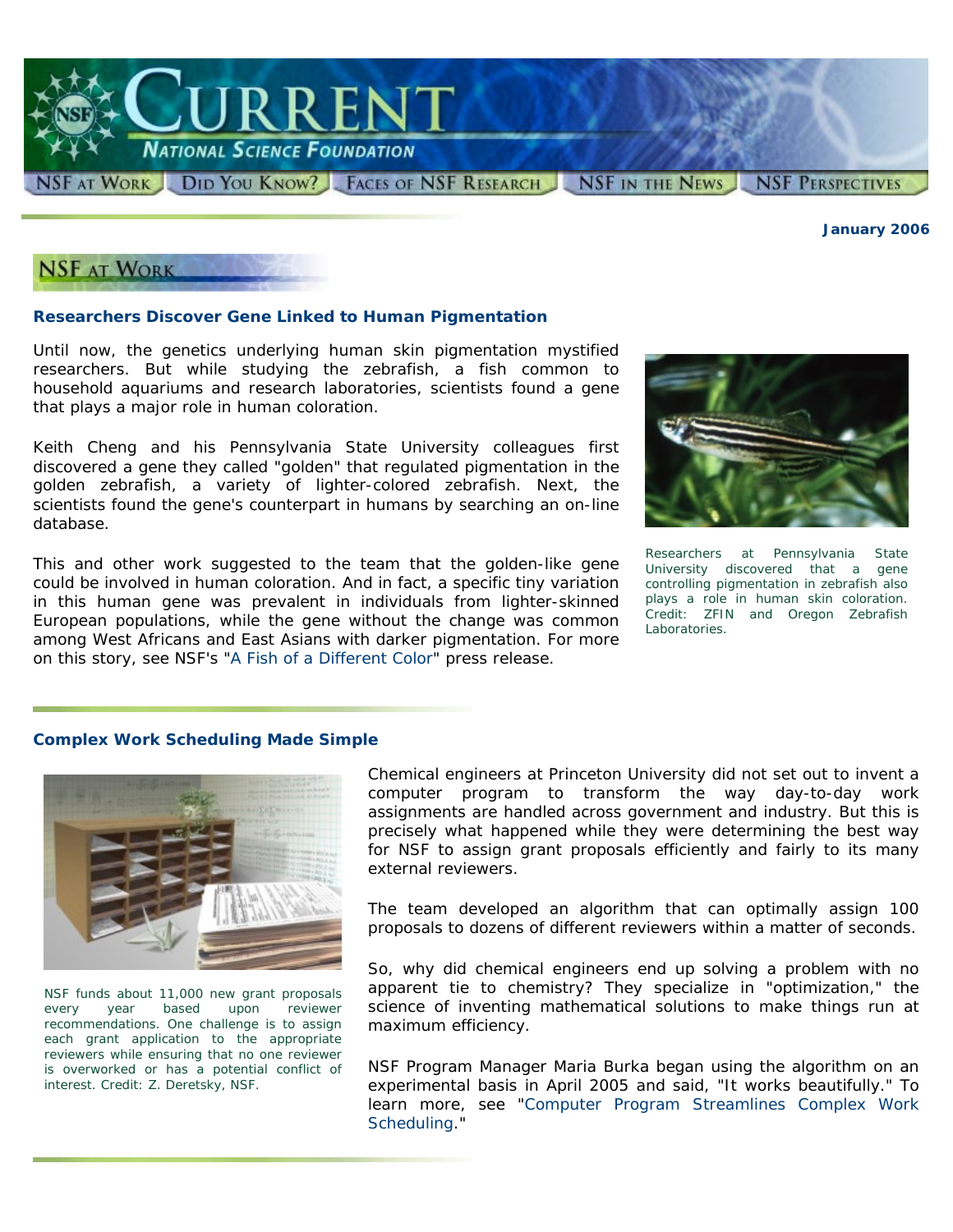## **Clarity at the Core: First Clear Picture of Milky Way's Center**

Using a new laser-generated "virtual star" at the W.M. Keck observatory in Hawaii, UCLA astronomer Andrea Ghez and colleagues took the first clear picture of the heart of our Milky Way galaxy 26,000 light years away--including evidence of a super-massive black hole at its very center.

From its perch atop Hawaii's Mauna Kea, the 10-meter Keck II Telescope is the first instrument of its size to incorporate Laser Guide Star adaptive optics. The new technology uses a laser-generated reference point high in the Earth's atmosphere to correct the effects of atmospheric distortions and clean up the telescope's images.

This NSF-supported research will advance the study of black holes and planets in the Milky Way and other galaxies. Read NSF's press release, "[Clarity at the Core,](http://www.nsf.gov/news/news_summ.jsp?cntn_id=105676)" for more details.

# **Web Tool Provides Answers for Doctors**

DynaMed, the Dynamic Medical Information System, is a Web-based tool offering a collection of clinical summaries on more than 1,800 medical topics. Developed with support from an NSF Small Business Innovation Research (SBIR) award, DynaMed offers doctors an online resource to compare patients' ailments with a peer-reviewed, searchable database. *The DynaMed Web site contains summaries of more than 1,800*



*The Milky Way's core--seen here in infrared courtesy of the Keck Laser Guide Star system--has a super-massive black hole at its center (marked by the white cross). Credit: W.M. Keck Observatory and UCLA Galactic Center Group.*



*medical topics. Credit: DynaMed, LLC.*

In a new study, primary care clinicians were able to answer more clinical questions in the same amount of time when using DynaMed in addition to their usual information sources.

NSF's SBIR program emphasizes high-risk, high-payback innovations congruent with NSF's mission to advance science, engineering and education. For more, see NSF's ["Web Tool May Help Doctors Make Better Decisions.](http://www.nsf.gov/news/news_summ.jsp?cntn_id=105636)"

# DID YOU KNOW?

*NSF-supported researchers provided the Federal Communications Commission (FCC) with its current system for apportioning the airwaves; and since their inception in 1994, [FCC "spectrum auctions"](http://wireless.fcc.gov/auctions/default.htm?job=about_auctions) have netted over \$45 billion in revenue for the federal government.* 



As wireless communication blossomed in the early 1990s, the FCC received a concomitant increase in requests to use the limited commercial frequencies of the electromagnetic spectrum. The upsurge rendered the FCC's lottery-based licensing method inadequate, but economists Paul Milgrom, Robert Wilson and Preston McAfee had a solution: an auction system based on their research in the field of game theory.

The team's NSF-funded studies had already documented conditions under which the proposed spectrum auction was expected to perform well, and experiments in NSFsupported labs run during the FCC's decision-making process provided additional evidence that the new system surpassed the proposed alternatives.

*"NSF-supported research played an indispensable role in the design of the auction and in supplying the evidence to support the FCC's adoption decision," said researchereconomist Paul Milgrom.*

According to Milgrom, "It is simply unimaginable that the FCC could have designed, tested and implemented such a radically new design in barely six months. Furthermore, we could not have confidently recommended the plan if NSF-sponsored research had not already answered so many of the relevant design questions."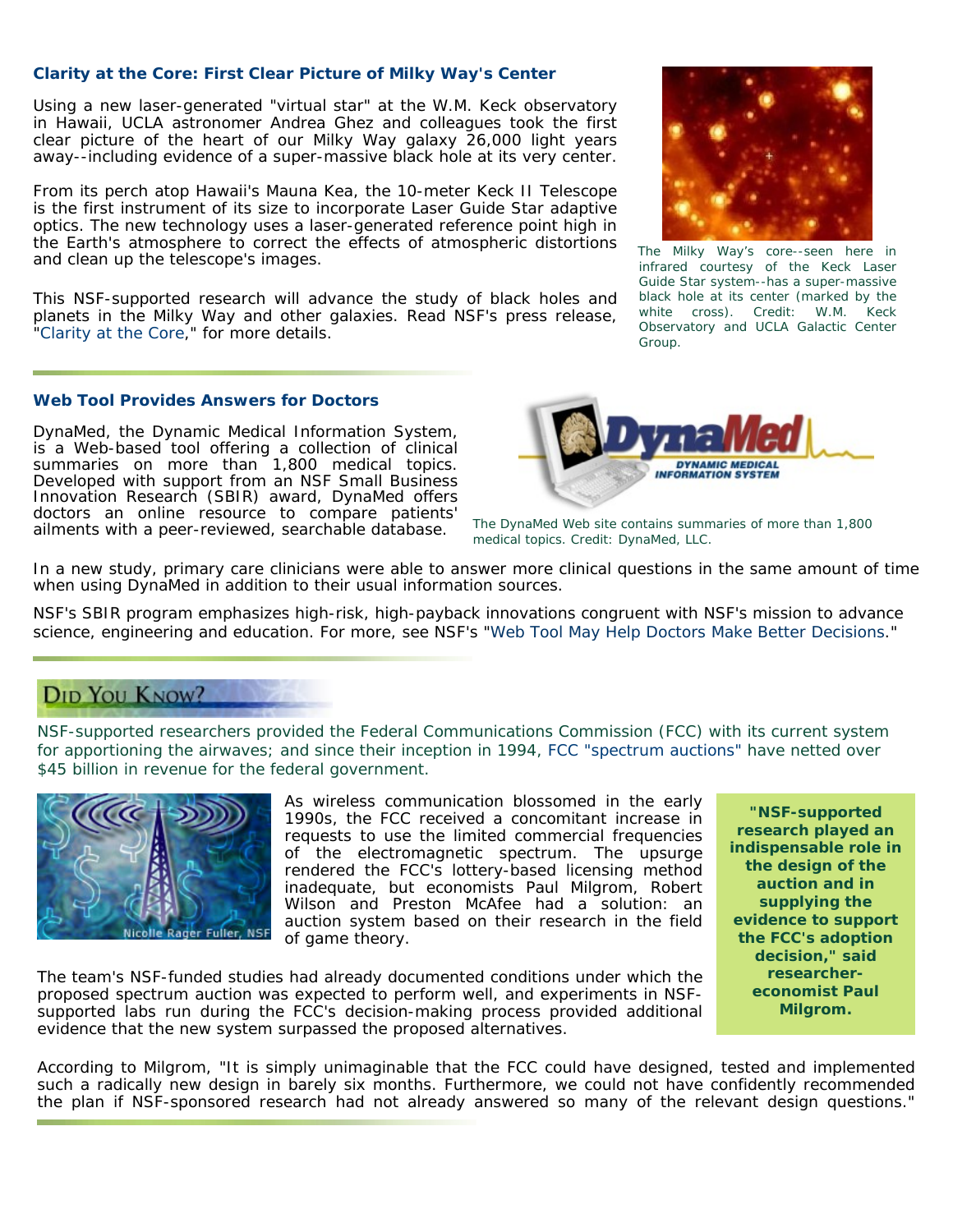# **FACES OF NSF RESEARCH**

#### *NSF Grantees Among the Brightest of 2005*

In 2005, a number of NSF awardees were featured in *Popular Science* magazine's ["Annual Brilliant 10" issue](http://www.popsci.com/popsci/science/09a7dd9a0cc36010vgnvcm1000004eecbccdrcrd.html) and *Technology Review's* ["Top 35 Innovators Under the Age of 35](http://www.technologyreview.com/articles/05/10/issue/feature_tr35.asp)." Keep a watchful eye for their names in the Discoveries section of the NSF website in 2006. For now, our hats are off! Meet a few below!



*Amy Barger* 

*Helen Blackwell* 

*Matthew DeLisa* 

*Paul Hergenrother* 

*Trey Ideker* 



*Samuel Madden* 

*Rajit Manohar* 

# *From* **Popular Science's** *Brilliant 10:*

*Hope Jahren*

**Amy Barger**, an astronomy professor at the University of Wisconsin-Madison, uses telescopes such as NASA's Chandra X-Ray Observatory to probe some of the furthest, most mysterious objects in the universe.

**Hope Jahren**, a geobiologist at Johns Hopkins University, examines the isotopes within ancient fossils to understand Earth's climate history.

## *From* **Technology Review's** *Top 35:*

University of Wisconsin-Madison chemist **Helen Blackwell** is developing tools to change how bacteria communicate with implications for human health, agriculture and the environment.

**Matthew DeLisa**, a bioengineer at Cornell University, designs microorganisms with new or improved protein machinery to help synthesize therapeutic drugs.

**Paul Hergenrother** of the University of Illinois at Urbana-Champaign studies the molecular defects involved in various cancers and neurodegenerative disorders, designing personalized drugs for each subtype of these diseases.

**Trey Ideker**, an engineer at the University of California, San Diego, is working to integrate the multitudes of data that researchers collect about cells into functional computer models.

**Samuel Madden**, a computer scientist at MIT, builds tools for managing data in large computer networks. One of his projects, CarTel, is a system for collecting and interacting with congestion, emissions and performance data in real time from cars.

Cornell University engineer **Rajit Manohar** designs "clockless" computer chips that are faster and more powerful than conventional chips -- in some cases, ten times as efficient.

# **NSF IN THE NEWS**

## **2005: A Banner Year for Science Research -- A Review of Top News Stories Featuring NSF**

[Bipedal Bots Star at AAAS Media Briefing](http://www.nsf.gov/news/news_summ.jsp?cntn_id=102829) *(2/17/05)* Members of three independent research teams jointly unveiled a new breed of powered, energy-efficient, two-legged robots with a surprisingly human gait. All three robots verified a long-held hypothesis that suggests motors can substitute for gravity in passive-dynamic walking devices. A slope is not required, only careful engineering. *-- #59 in*  Discover *Magazine's Top 100 Stories of 2005* 

[Geologists Find First Clue to](http://www.nsf.gov/news/news_summ.jsp?cntn_id=104184) *T. rex* Gender in Bone Tissue *(6/2/05)* North Carolina State University paleontologist Mary Schweitzer and colleagues extracted unusual bone tissue from a 68 million-year-old *T. rex* fossil and determined that the fossil was that of a young female producing eggs when she died. Also see related NSF news release, "*T. rex* [Fossil Yields Soft Tissue"](http://www.nsf.gov/news/news_summ.jsp?cntn_id=103152) *(3/25/05)*. *-- #7 in* Discover *Magazine's Top 100 Stories of 2005* 

[Reappearance of Missing Genetic Information Poses Exception to the Rule](http://www.nsf.gov/news/news_summ.jsp?cntn_id=103143) *(3/23/05)* For more than a century, a basic tenet of inheritance has dictated that an organism's genome passes directly from one generation to the next in a predictable manner: from grandparents-to parents-to children. Susan Lolle, Robert Pruitt and colleagues showed this cardinal rule of inheritance is sometimes broken. The team reached their conclusion by tracking how genetic information passes through multiple generations of the plant *Arabidopsis*. Violating current genetic theory, they found a significant percentage of plant grandchildren with genetic information identical to that of the grandparent, but not the parent. -- *#3 in* Science *Magazine's Top Ten of 2005* 

[Inka Textile Devices Served as Business Ledgers](http://www.nsf.gov/news/news_summ.jsp?cntn_id=104350) *(8/11/05)* New evidence shows Peru's original inhabitants used a threedimensional system of knotted strings to keep track of things. Harvard University anthropologist Gary Urton and database developer Carrie Brezine say their computer analysis of 21 of the knotted objects, known as "khipu," revealed distinct patterns that help confirm the textile devices were used for record keeping and to communicate affairs of state throughout the sprawling empire of the Inka. *-- #55 in* Discover *Magazine's Top 100 Stories of 2005* 

For the complete list, see the press release, "[2005: Year in Review](http://www.nsf.gov/news/news_summ.jsp?cntn_id=105693&org=NSF&from=news)."